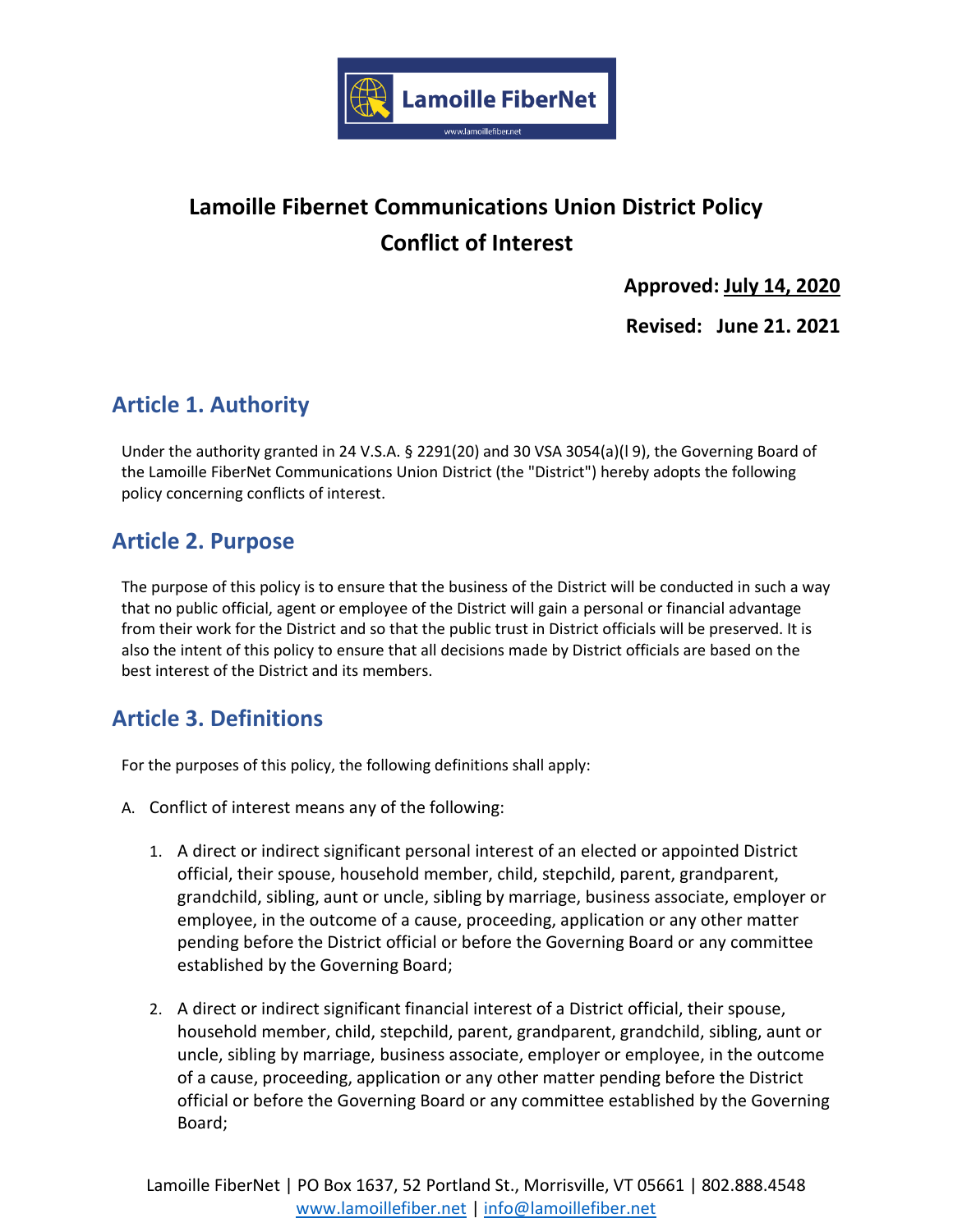- 3. A situation in which a District official has publicly displayed a prejudgment of the merits of a particular quasi-judicial proceeding. This shall not apply to a District official's particular political views or general opinion on a given issue; and
- 4. A situation in which a District official has not disclosed ex parte communications with a party in a quasi-judicial proceeding.
- B. Emergency means an imminent threat or peril to the public health, safety or welfare.
- C. Official means any elected or appointed officer, employee or agent of the District.
- D. Official act or action means any legislative, administrative or judicial act performed by any elected or appointed District official while acting on behalf of the District.
- E. Governing Board includes the Governing Board of the District and any board, council, commission or committee established by the Governing Board.
- F. Public interest means an interest of the community as a whole, conferred generally upon all residents and members of the District.
- G. Quasi-judicial proceeding means a case in which the legal rights of one or more persons who are granted party status are adjudicated, which is conducted in such a way that all parties have opportunities to present evidence and to cross-examine witnesses presented by other parties, which results in a written decision, the result of which is appealable by a party to a higher authority.

## **Article 4. Disqualification**

- A. Except as provided in Article 5 below, a District official shall not participate in any official action if they have a conflict of interest in the matter under consideration.
- B. A District official shall not personally, or through any member of their household, business associate, employer or employee, represent, appear for, or negotiate in a private capacity on behalf of any person or organization in a cause, proceeding, application or other matter pending before the Governing Board or any committee thereof.
- C. In the case of a District official who is an appointee, the Governing Board shall have the authority to order that official to recuse themself from the matter.
- D. District officials shall not accept gifts or other offerings for personal gain by virtue of their office that are not available to the public in general.
- E. District officials shall not use resources not available to the general public, including but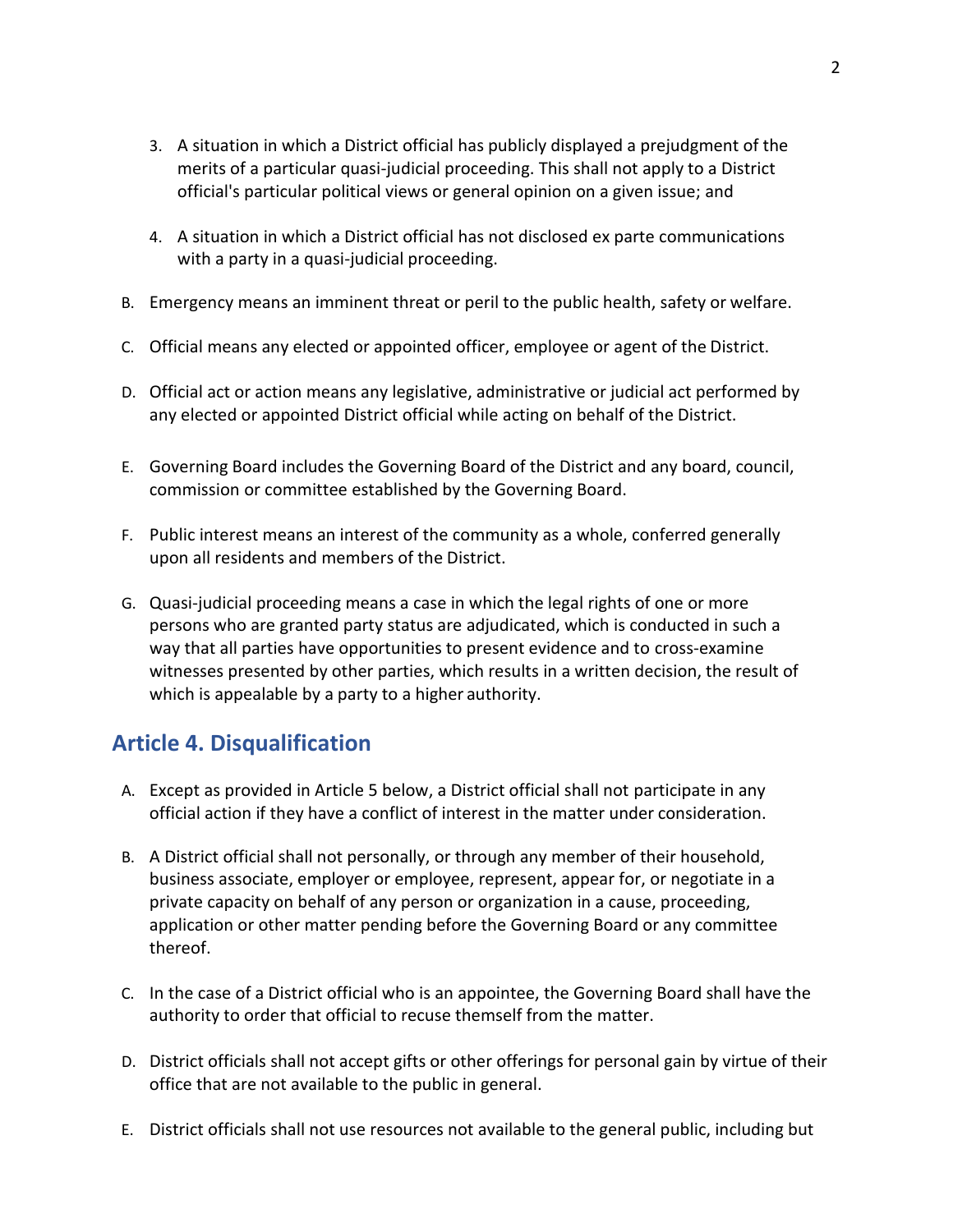not limited to staff time, equipment, supplies, or facilities for private gain or personal purposes.

- F. The complete confidentiality of business information must be respected at all times. District officials are prohibited from knowingly disclosing such information to those who do not have the need to know, or whose interest may be adverse to Lamoille FiberNet both inside or outside the organization; or in any way using such information for personal gain or advancement; or to the detriment of Lamoille FiberNet; or to individually conduct negotiations or make contacts or inquiries on behalf of Lamoille FiberNet, or to permit the appearance of doing so, unless officially designated to do so.
- G. District officials are prohibited from acquiring or having a direct financial interest in any property which Lamoille FiberNet acquires or a direct financial interest in a supplier, contractor, consultant, or other entity with which Lamoille FiberNet does business. Any other interest in or relationship with an outside organization or individual having business dealings with Lamoille FiberNet is prohibited if this interest or relationship might tend to impair the ability of the District officials to serve the best interests of Lamoille FiberNet
- H. A conflict of interest shall not exist solely by virtue of a person described in Article 3(A)( l) possessing an ownership or beneficial interest in a security or obligation issued by any entity whose liabilities have been assumed by the District.
- I. A conflict of interest shall not exist solely by virtue of a person described in Article 3(A)(1) contracting for or not contracting for the services provided to ordinary consumers by the District or representing a town that has or does not receive in whole or in part the services provided by the District.
- J. Every District official of Lamoille FiberNet is expected to avoid situations which might be construed as conflicts of interest since it is not feasible in a policy statement such as this to describe all the circumstances and conditions that might be or have the potential of being considered conflicts of interest.

### **Article 5. Disclosure**

A District official who has reason to believe that they, or any person described in Article 3(A)(1) has or may have a conflict of interest but believes that they are able to act fairly, objectively and in the public interest in spite of an actual, perceived or potential conflict of interest shall, prior to participating in any official action on the matter under consideration, disclose in open session to the Governing Board or committee the nature of the potential conflict of interest and why they believe that they are able to act in the matter fairly, objectively and in the public interest. The District official's participation in considering and acting upon the matter before the Governing Board or a committee thereof may be approved upon a Governing Board finding in the record that the District official's continued participation is fair to the District and its members and will not result in an improper or undue benefit accruing to the District official.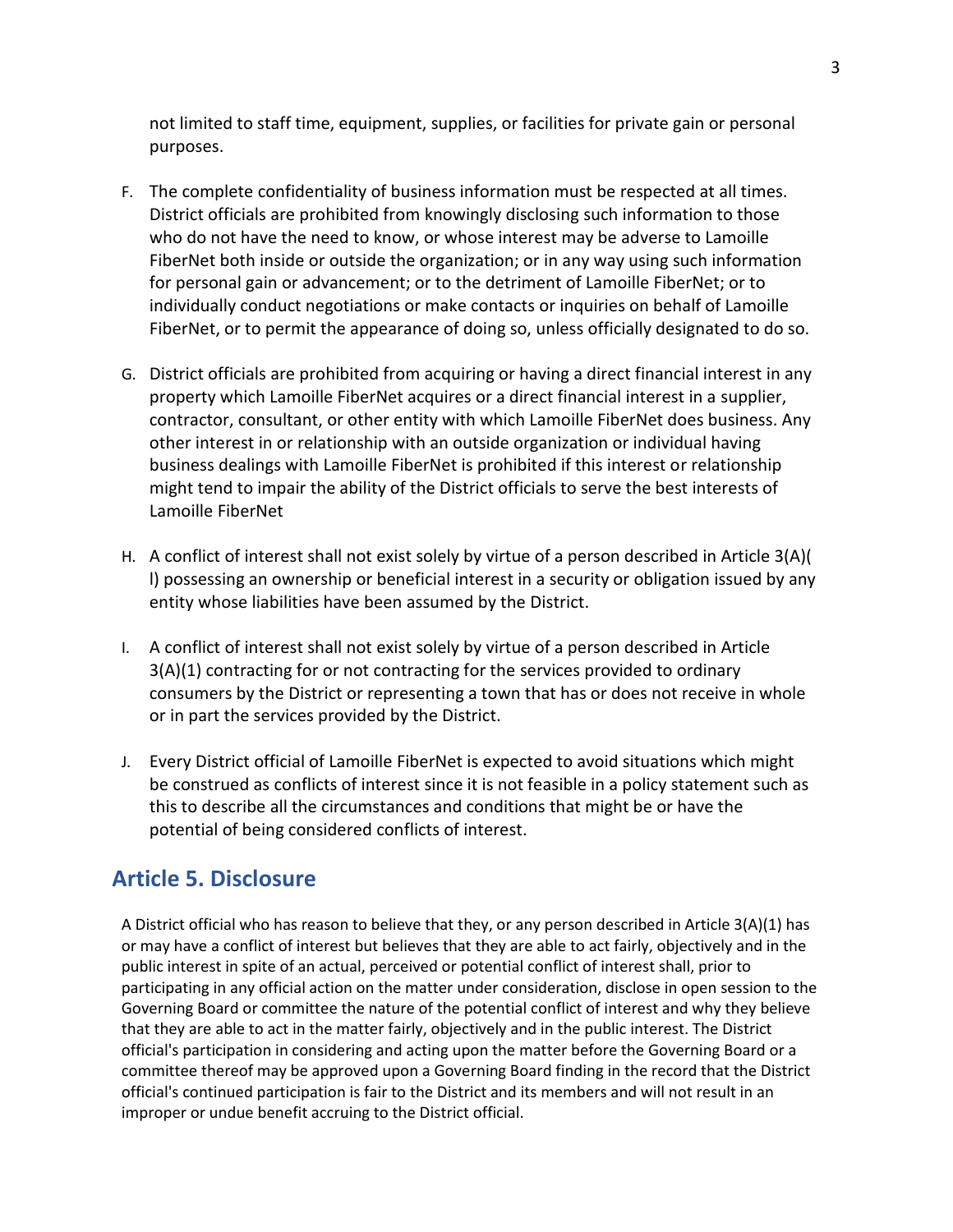#### **Article 6. Recusal**

- A. Except as provided in Article 5 above, a District official shall recuse themself from any matter in which they have a conflict of interest, pursuant to the following:
	- 1. Any person may request that a District official recuse themself due to a conflict of interest. Such request shall not constitute a requirement that the District official recuse themself but shall be referred to the Governing Board for adjudication and resolution as set out in Article5.
	- 2. A District official who has recused themself from a proceeding shall not sit with the Governing Board or committee thereof, deliberate with the Governing Board or committee thereof, or participate in that proceeding as a Governing Board or committee member in any capacity.
	- 3. If a previously unknown conflict is discovered, the Governing Board may take evidence pertaining to the conflict and, if appropriate, adjourn to a short deliberative session to address the conflict; and
	- 4. The Governing Board may adjourn the proceedings to a time certain if, after a recusal, it may not be possible to take action through the concurrence of a majority of the Governing Board. The Governing Board may then resume the proceeding with sufficient members present.

In the case of a District official who is an appointee, the Governing Board shall have the authority to order the District official to recuse him or herself from the matter.

#### **Article 7. Responsibility**

- A. The Governing Board Chair shall ensure the enforcement of this policy.
- B. Actions considered inconsistent with these policies are to be reported to the entire board.
- C. Each Board Member must disclose to the entire board any situation which, in their opinion, violates, may violate, or could appear to violate the intent of this policy.

#### **Article 8. Enforcement**

Progressive Consequences for Failure to Follow the Conflict-of-Interest Procedures. In cases where the conflict-of-interest procedures in Articles 5 and 6 have not been followed, the Governing Board may take progressive action to discipline an offending District official. In the discipline of a District official, the Governing Board shall follow these steps in order: